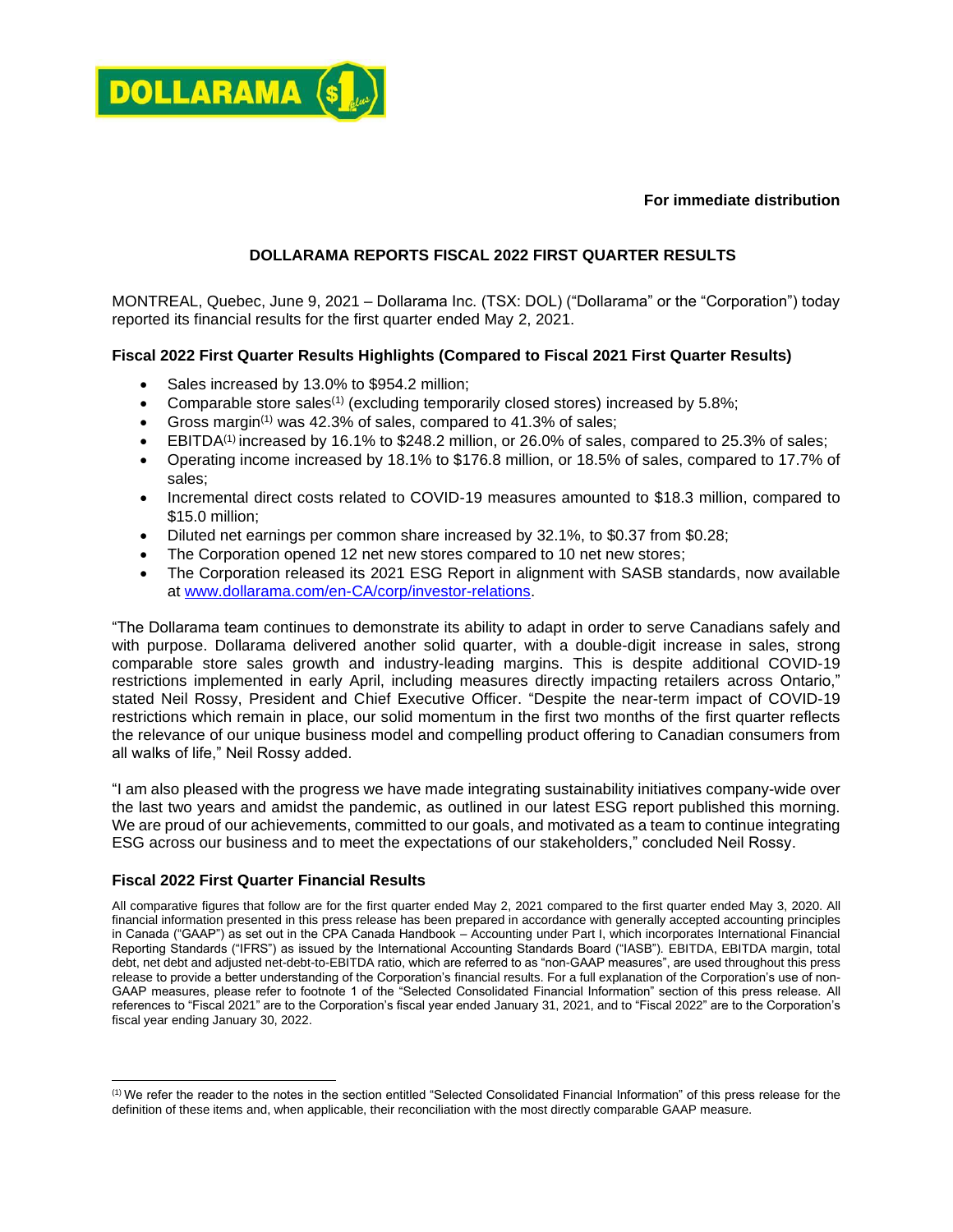### Dollarama Inc.

The ongoing COVID-19 pandemic and various measures taken by provincial governments in response to its third wave continued to impact consumer shopping patterns and Dollarama's results in the first quarter of Fiscal 2022. Also, the comparable period in the prior year was marked by the onset of the pandemic, when the Corporation experienced a surge in transactions in early March of 2020 as customers purchased higher volumes of consumables than historically, followed by a sharp decline in transactions as a result of increasingly strict measures imposed by public health authorities across Canada.

Against this backdrop, sales for the first quarter of Fiscal 2022 increased by 13.0% to \$954.2 million, compared to \$844.8 million in the corresponding period of the prior fiscal year. The increase in sales is attributable to the growth in the total number of stores over the past twelve months, from 1,301 stores on May 3, 2020 to 1,368 stores on May 2, 2021, and an increase in comparable store sales driven by higher sales of seasonal items, including Easter holiday and spring-summer products. This is compared to higher sales of consumable products and lower sales of seasonal items in the first quarter of Fiscal 2021 at the onset of the pandemic.

For the nine-week period ended April 4, 2021, the Corporation recorded comparable store sales growth of 15.2% compared to the corresponding period of the previous fiscal year. However, various provinces across Canada subsequently imposed new or more stringent measures due to the sharp rise in COVID-19 case counts. This included a stay-at-home order and a ban on the sale of non-essential goods in Ontario, where approximately 40% of the Corporation's stores are located, effective April 8, 2021, which had an immediate and sustained impact on sales for the remainder of the quarter. As a result, comparable store sales growth receded to 5.8% for the full first quarter of Fiscal 2022. Comparable store sales growth, which excludes a limited number of temporarily closed stores, consisted of a 9.3% increase in average transaction size and a 3.2% decrease in the number of transactions. This is compared to comparable store sales growth of 0.7% (excluding temporarily closed stores) in the first quarter of Fiscal 2021.

Subsequent to quarter end, the Government of Ontario announced that the ban on the sale of non-essential goods will be lifted on June 11, 2021. As a result, the ban will have been in place for the first five and a half weeks of the Corporation's second quarter ending August 1, 2021.

Gross margin for the first quarter of Fiscal 2022 was 42.3% of sales, compared to 41.3% of sales for the first quarter of Fiscal 2021. Gross margin was higher due to changes in the sales mix, including higher sales of higher margin items, such as seasonal products.

SG&A for the first quarter of Fiscal 2022 increased by 15.3% to \$158.7 million, compared to \$137.7 million for the first quarter of Fiscal 2021. SG&A for the first quarter of Fiscal 2022 represented 16.6% of sales, compared to 16.3% of sales for the first quarter of Fiscal 2021. This 0.3% variance mainly reflects COVID-19 costs recorded in SG&A and incurred in the first quarter of Fiscal 2022 for the execution of COVID-19 protocols in stores, which amounted to \$18.3 million, representing a 190 basis-point impact. This is compared to \$14.0 million in COVID-related costs recorded in SG&A in the first quarter of Fiscal 2021, representing a 165 basis-point impact, for the implementation of COVID-19 protocols as well as temporary wage increases.

For the first quarter of Fiscal 2022, the Corporation's 50.1% share of Dollarcity's net earnings for the period from January 1, 2021 to March 31, 2021, was \$3.4 million, compared to \$2.4 million in the same period of the prior year. The Corporation's investment in Dollarcity is accounted for as a joint arrangement using the equity method.

Financing costs decreased by \$5.1 million, from \$27.2 million for the first quarter of Fiscal 2021 to \$22.1 million for the first quarter of Fiscal 2022. The decrease is mainly due to lower average debt levels as well as lower average interest rates on debt.

Net earnings increased to \$113.6 million, or \$0.37 per diluted common share, in the first quarter of Fiscal 2022, compared to \$86.1 million, or \$0.28 per diluted common share, in the first quarter of Fiscal 2021. This increase in net earnings is mainly the result of stronger sales and gross margin partially offset by higher SG&A expenses, primarily due to COVID-19 direct costs.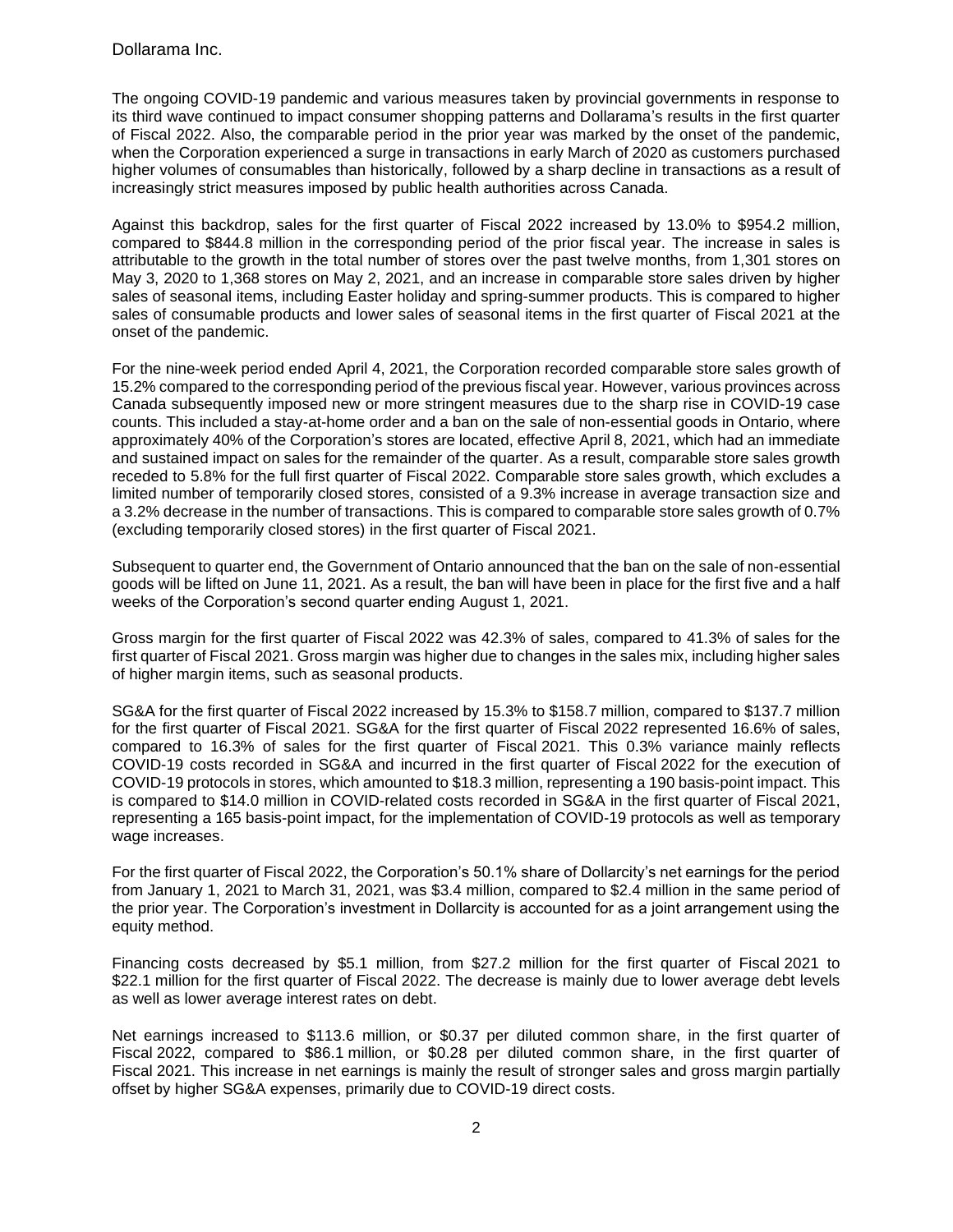## **Dollarcity Update**

During its first quarter ended March 31, 2021, Dollarcity opened 15 net new stores, bringing its total store count to 279, with 156 locations in Colombia, 54 in El Salvador and 69 in Guatemala. Subsequent to its quarter end, Dollarcity opened its first store in Peru.

#### **Normal Course Issuer Bid**

During the first quarter of Fiscal 2022, 4,935,573 common shares were repurchased for cancellation under the 2020-2021 normal course issuer bid for a total cash consideration of \$283.4 million, at a weighted average price of \$57.41 per share.

As at May 2, 2021, the Corporation's adjusted net-debt-to-EBITDA ratio<sup>(1)</sup> was 2.82 times. Barring factors outside of its control due to the COVID-19 pandemic, the Corporation intends to continue share repurchases under its normal course issuer bid in Fiscal 2022 while maintaining the adjusted net-debt-to-EBITDA ratio within the 2.75 to 3.00 times range.

#### **Dividend**

On June 9, 2021, the Corporation announced that its board of directors had approved a quarterly cash dividend for holders of common shares of \$0.0503 per common share. This dividend is payable on August 6, 2021, to shareholders of record at the close of business on July 9, 2021. The dividend is designated as an "eligible dividend" for Canadian tax purposes.

#### **Outlook and COVID-19 Impact**

\_\_\_\_\_\_\_\_\_\_\_\_\_\_\_\_\_\_\_\_\_\_\_\_\_\_\_\_\_\_

The ongoing COVID-19 pandemic and various measures taken by provincial governments are expected to continue impacting Dollarama's results in the second quarter of Fiscal 2022 ending August 1, 2021.

Due to the continued uncertainty related to COVID-19, the Corporation is limiting guidance for Fiscal 2022 to the following key metrics:

|                                     | Fiscal 2022<br><b>Guidance</b>     |  |
|-------------------------------------|------------------------------------|--|
| Net new store openings              | 60 to 70                           |  |
| Capital expenditures <sup>(i)</sup> | \$160.0 million to \$170.0 million |  |

 $(0)$  Includes additions to property, plant and equipment, computer hardware and software.

These guidance ranges for Fiscal 2022 are based on a number of assumptions, including the following:

- the number of signed offers to lease and store pipeline for the next 9 months;
- the absence of COVID-related restrictions on construction activities in the provinces where new store openings are planned; and
- the capital budget for Fiscal 2022 for new store openings, maintenance capital expenditures, and transformational capital expenditures (the latter being mainly related to information technology projects).

Many factors could cause actual results, level of activity, performance or achievements or future events or developments to differ materially from those expressed or implied by the forward-looking statements, including, but not limited to, risks related to the ongoing COVID-19 pandemic, which may slow down store openings or which may prompt the Corporation to hold off on planned capital expenditures in order to preserve liquidity. This guidance, including the various underlying assumptions, is forward-looking and should be read in conjunction with the cautionary statement on forward-looking statements.

<sup>(1)</sup> We refer the reader to the notes in the section entitled "Selected Consolidated Financial Information" of this press release for the definition of these items and, when applicable, their reconciliation with the most directly comparable GAAP measure.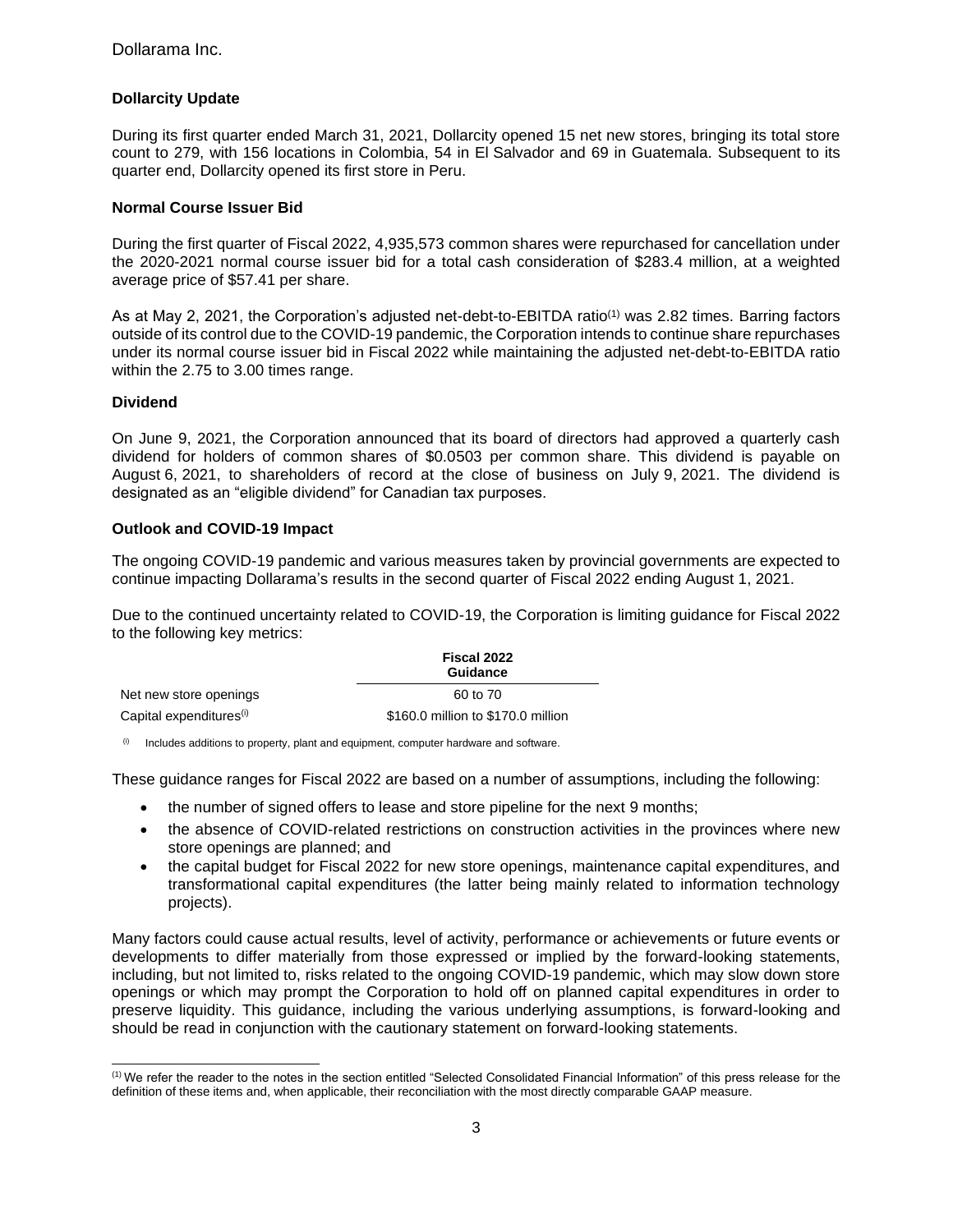## **Publication of 2021 ESG Report**

In its 2021 ESG Report, Dollarama provides a comprehensive overview of its ESG framework and the priority issues relevant to its business and stakeholders. It provides an update on its progress since its last issued report in 2019, outlining ongoing and new, measurable ESG-related goals and initiatives. The report was prepared in alignment with the Sustainability Accounting Standards Board (SASB) standards for its industry sector and areas of activity.

Intended for all stakeholders and to be read in conjunction with its regulatory filings, Dollarama's 2021 ESG Report is available for download on its corporate website at [www.dollarama.com/en-CA/corp/investor](http://www.dollarama.com/en-CA/corp/investor-relations)[relations.](http://www.dollarama.com/en-CA/corp/investor-relations)

### **Forward-Looking Statements**

Certain statements in this press release about our current and future plans, expectations and intentions, results, levels of activity, performance, goals or achievements or any other future events or developments constitute forward-looking statements. The words "may", "will", "would", "should", "could", "expects", "plans", "intends", "trends", "indications", "anticipates", "believes", "estimates", "predicts", "likely" or "potential" or the negative or other variations of these words or other comparable words or phrases, are intended to identify forward-looking statements.

Forward-looking statements are based on information currently available to management and on estimates and assumptions made by management regarding, among other things, general economic conditions and the competitive environment within the retail industry in Canada and in Latin America, in light of its experience and perception of historical trends, current conditions and expected future developments, as well as other factors that are believed to be appropriate and reasonable in the circumstances. However, there can be no assurance that such estimates and assumptions will prove to be correct. Many factors could cause actual results, level of activity, performance or achievements or future events or developments to differ materially from those expressed or implied by the forward-looking statements, including the factors which are discussed in greater detail in the "Risks and Uncertainties" section of the Corporation's annual management's discussion and analysis for Fiscal 2021 available on SEDAR at [www.sedar.com.](http://www.sedar.com/DisplayCompanyDocuments.do?lang=EN&issuerNo=00028876)

These factors are not intended to represent a complete list of the factors that could affect the Corporation or Dollarcity; however, they should be considered carefully. The purpose of the forward-looking statements is to provide the reader with a description of management's expectations regarding the Corporation's and Dollarcity's financial performance and may not be appropriate for other purposes. Readers should not place undue reliance on forward-looking statements made herein. Furthermore, unless otherwise stated, the forward-looking statements contained in this press release are made as at June 9, 2021 and management has no intention and undertakes no obligation to update or revise any forward-looking statements, whether as a result of new information, future events or otherwise, except as required by law. The forward-looking statements contained in this press release are expressly qualified by this cautionary statement.

## **Conference Call**

Dollarama will hold a conference call to discuss its Fiscal 2022 first quarter results today, June 9, 2021, at 11:00 a.m. (ET). Financial analysts are invited to ask questions during the call. Other interested parties may participate in the call on a listen-only basis. The live audio webcast is accessible through Dollarama's website at [https://www.dollarama.com/en-CA/corp/events-presentations.](https://www.dollarama.com/en-CA/corp/events-presentations)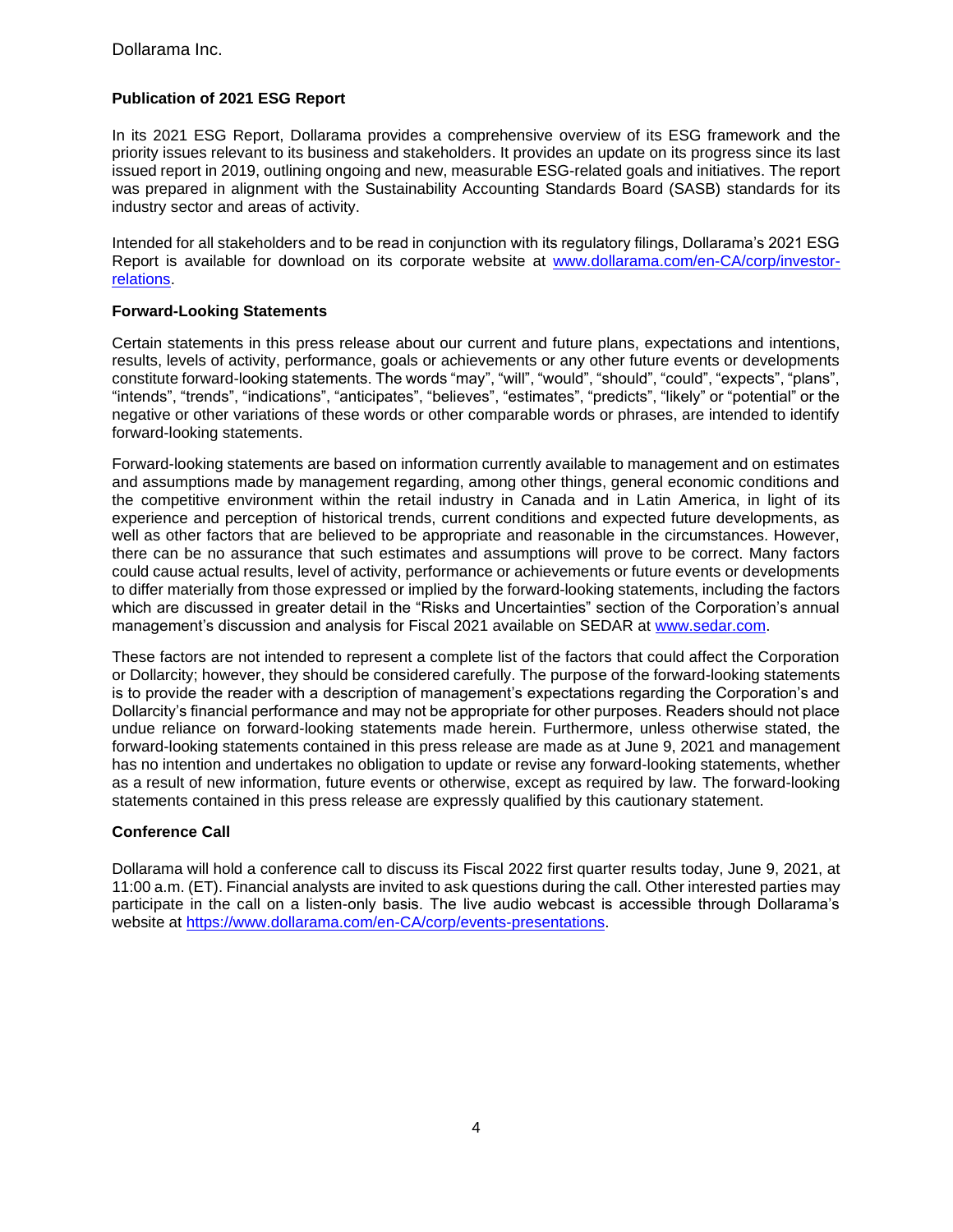## **About Dollarama**

Dollarama is a recognized Canadian value retailer offering a broad assortment of consumable products, general merchandise and seasonal items both in-store and online. Our 1,368 locations across Canada provide customers with compelling value in convenient locations, including metropolitan areas, mid-sized cities and small towns. Select products are also available, by the full case only, through our online store at [www.dollarama.com.](http://www.dollarama.com/) Our quality merchandise is sold at select fixed price points up to \$4.00.

Dollarama also owns a 50.1% interest in Dollarcity, a growing Latin American value retailer. Dollarcity offers a broad assortment of consumable products, general merchandise and seasonal items at select fixed price points up to US\$3.00 (or the equivalent in local currency) in El Salvador and Guatemala and up to the equivalent of US\$4.00 in local currency in Colombia through its 279 conveniently located stores.

For further information:

*Investors Media* J.P. Towner Chief Financial Officer (514) 737-1006 x1237 [jp.towner@dollarama.com](mailto:jp.towner@dollarama.com)

[www.dollarama.com](http://www.dollarama.com/)

Lyla Radmanovich PELICAN Public Relations (514) 845-8763 [media@rppelican.ca](mailto:media@rppelican.ca)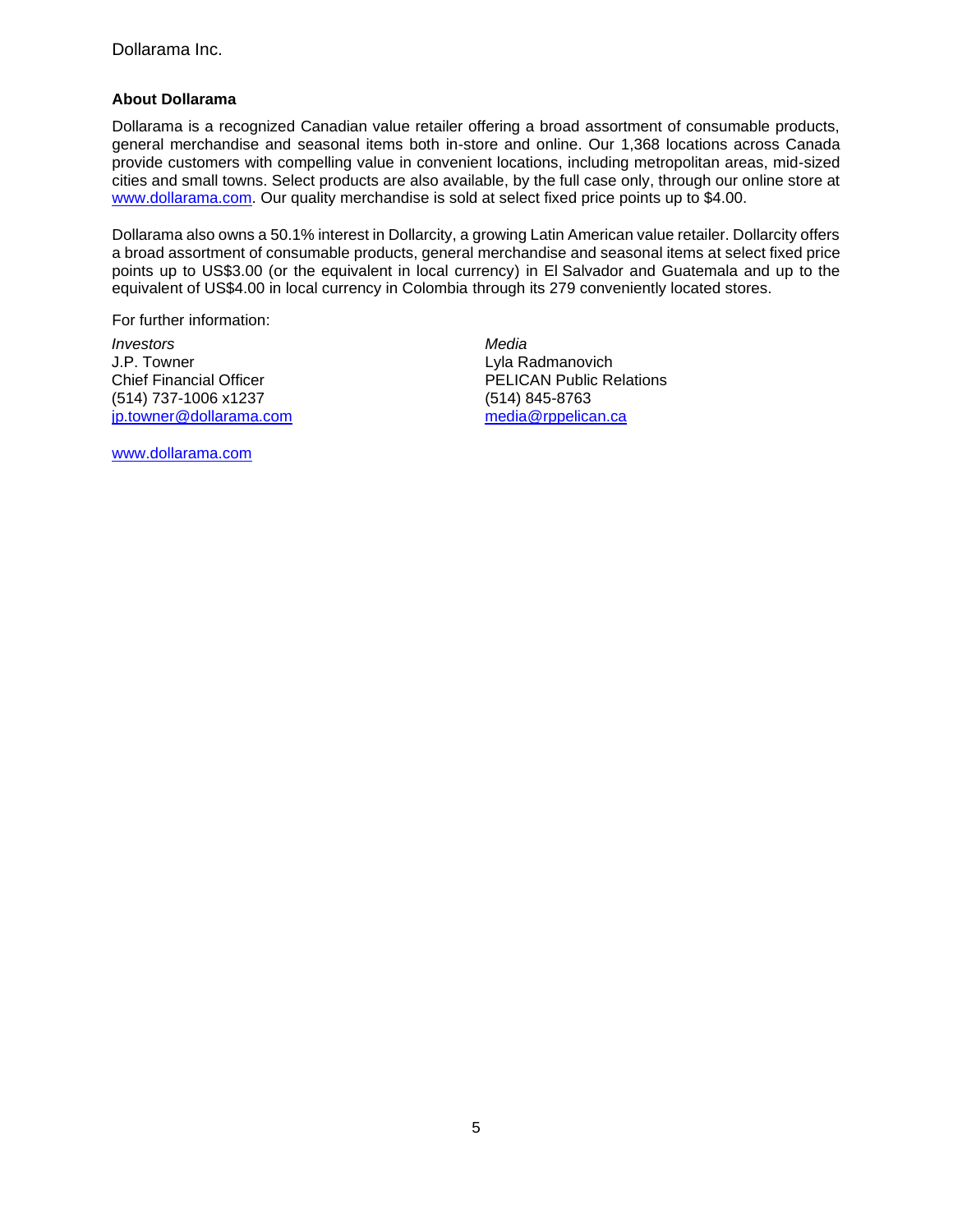## Dollarama Inc.

# **Selected Consolidated Financial Information**

|                                                                | <b>13-Week Periods Ended</b> |                      |
|----------------------------------------------------------------|------------------------------|----------------------|
| (dollars and shares in thousands, except<br>per share amounts) | May 2,<br>2021<br>\$         | May 3,<br>2020<br>\$ |
| <b>Earnings Data</b>                                           |                              |                      |
| Sales                                                          | 954,246                      | 844,798              |
| Cost of sales                                                  | 550,806                      | 495,747              |
| Gross profit                                                   | 403,440                      | 349,051              |
| SG&A                                                           | 158,672                      | 137,738              |
| Depreciation and amortization                                  | 71,402                       | 63,975               |
| Share of net earnings of equity-accounted investment           | (3,403)                      | (2,374)              |
| Operating income                                               | 176,769                      | 149,712              |
| Financing costs                                                | 22,146                       | 27,202               |
| Earnings before income taxes                                   | 154,623                      | 122,510              |
| Income taxes                                                   | 41,049                       | 36,431               |
| Net earnings                                                   | 113,574                      | 86,079               |
| Basic net earnings per common share                            | \$0.37                       | \$0.28               |
| Diluted net earnings per common share                          | \$0.37                       | \$0.28               |
| Weighted average number of common shares outstanding:          |                              |                      |
| Basic                                                          | 309,400                      | 310,281              |
| <b>Diluted</b>                                                 | 310,742                      | 312,074              |
| <b>Other Data</b>                                              |                              |                      |
| Year-over-year sales growth                                    | 13.0%                        | 2.0%                 |
| Comparable store sales growth (2)                              | 5.8%                         | 0.7%                 |
| Gross margin (3)                                               | 42.3%                        | 41.3%                |
| SG&A as a % of sales $(3)$                                     | 16.6%                        | 16.3%                |
| EBITDA <sup>(1)</sup>                                          | 248,171                      | 213,687              |
| Operating margin (3)                                           | 18.5%                        | 17.7%                |
| Capital expenditures                                           | 30,370                       | 47,998               |
| Number of stores (4)                                           | 1,368                        | 1,301                |
| Average store size (gross square feet) (4)                     | 10,336                       | 10,276               |
| Declared dividends per common share                            | \$0.0503                     | \$0.044              |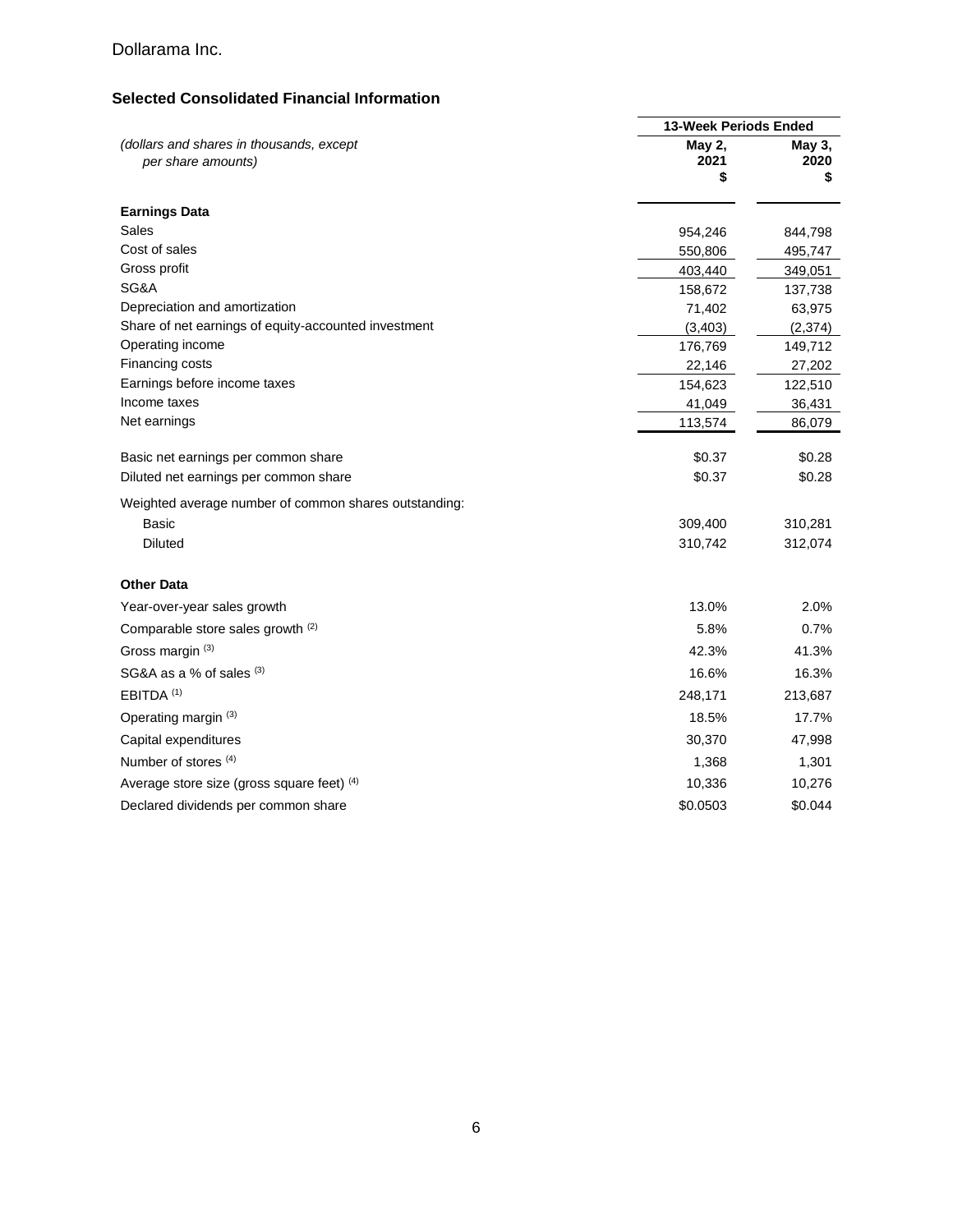|                                             |                | As at                     |  |
|---------------------------------------------|----------------|---------------------------|--|
|                                             | May 2,<br>2021 | January 31,<br>2021<br>\$ |  |
|                                             | \$             |                           |  |
| <b>Statement of Financial Position Data</b> |                |                           |  |
| Cash                                        | 49,100         | 439,144                   |  |
| Inventories                                 | 629,375        | 630,655                   |  |
| Total current assets                        | 729,062        | 1,100,362                 |  |
| Property, plant and equipment               | 715,331        | 709,469                   |  |
| Right-of-use assets                         | 1,367,441      | 1,344,639                 |  |
| Total assets                                | 3,876,187      | 4,223,746                 |  |
| Total current liabilities                   | 1,167,503      | 1,321,165                 |  |
| Total non-current liabilities               | 2,568,194      | 2,567,727                 |  |
| Total debt <sup>(1)</sup>                   | 1,728,936      | 1,883,051                 |  |
| Net debt $(1)$                              | 1,679,836      | 1,443,907                 |  |
| Shareholders' equity                        | 140,490        | 334.854                   |  |

(1) In this press release, EBITDA, EBITDA margin, total debt, net debt and adjusted net-debt-to-EBITDA ratio are referred to as "non-GAAP measures". Non-GAAP measures are not generally accepted measures under GAAP and do not have a standardized meaning under GAAP. EBITDA, EBITDA margin, total debt and net debt are reconciled below, and the formula for the calculation of the adjusted net-debt-to-EBITDA ratio is set out in note 5 below. The non-GAAP measures, as calculated by the Corporation, may not be comparable to those of other issuers and should be considered as a supplement to, not a substitute for, or superior to, the comparable measures calculated in accordance with GAAP.

We have included non-GAAP measures to provide investors with supplemental measures of our operating and financial performance. We believe that non-GAAP measures are important supplemental metrics of operating and financial performance because they eliminate items that have less bearing on our operating and financial performance and thus highlight trends in our core business that may not otherwise be apparent when relying solely on GAAP measures. We also believe that securities analysts, investors and other interested parties frequently use non-GAAP measures in the evaluation of issuers, many of which present non-GAAP measures when reporting their results. Our management also uses non-GAAP measures in order to facilitate operating and financial performance comparisons from period to period, to prepare annual budgets, and to assess our ability to meet our future debt service, capital expenditure and working capital requirements.

|                                                                   | 13-Week Periods Ended |                |
|-------------------------------------------------------------------|-----------------------|----------------|
| (dollars in thousands)                                            | May 2,<br>2021        | May 3,<br>2020 |
| A reconciliation of operating income to EBITDA is included below: |                       |                |
| Operating income                                                  | 176.769               | 149.712        |
| Add: Depreciation and amortization                                | 71,402                | 63,975         |
| <b>EBITDA</b>                                                     | 248,171               | 213,687        |
| EBITDA margin $(3)$                                               | 26.0%                 | 25.3%          |